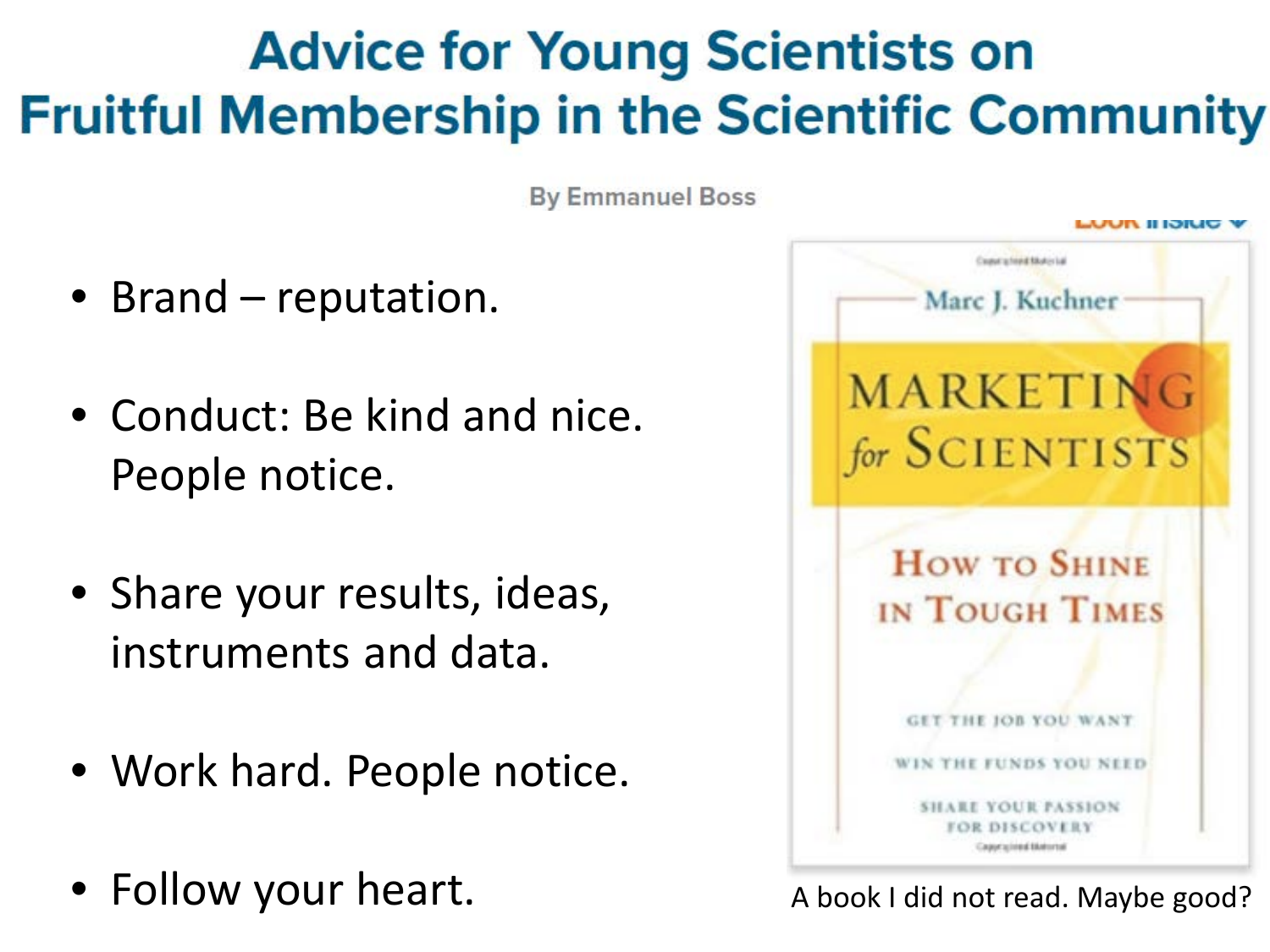#### You are your brand

Your good name as a human being is your most important asset. Don't tarnish it. It is hard to build and easy to loose.

Your name appears on your work. Make sure it portrays who you are (don't co-author work you are not proud of and that you do not understand).

We are all sometimes wrong and sometimes have typos. Do your utmost to *not* have a reputation of being sloppy as people will assume it is not only in writing.

Don't let financial incentives get the best of you. Your peers will never forget if you sold out for \$\$\$s as a consultant for a cause you know has no merit.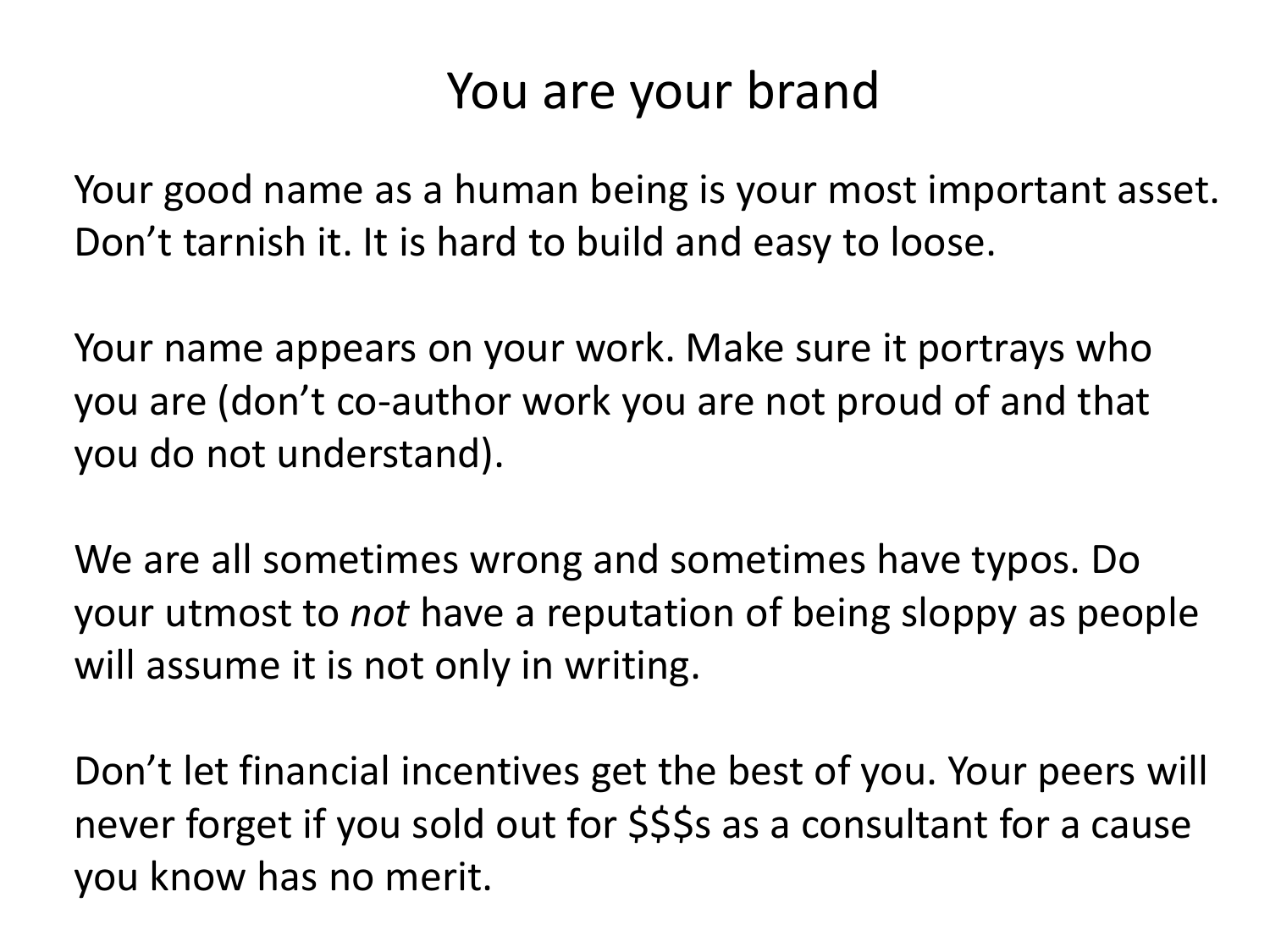### Conduct

Live by your own ideals.

Be happy for other people success. There is room for all.

Be kind, share, help. It will come back to you with dividends.

Don't expect anything and you will only be surprised for the better.

If you can, work on topics/solutions of interest to a wide audience. It will increase the number of people you touch and that are happy to have you.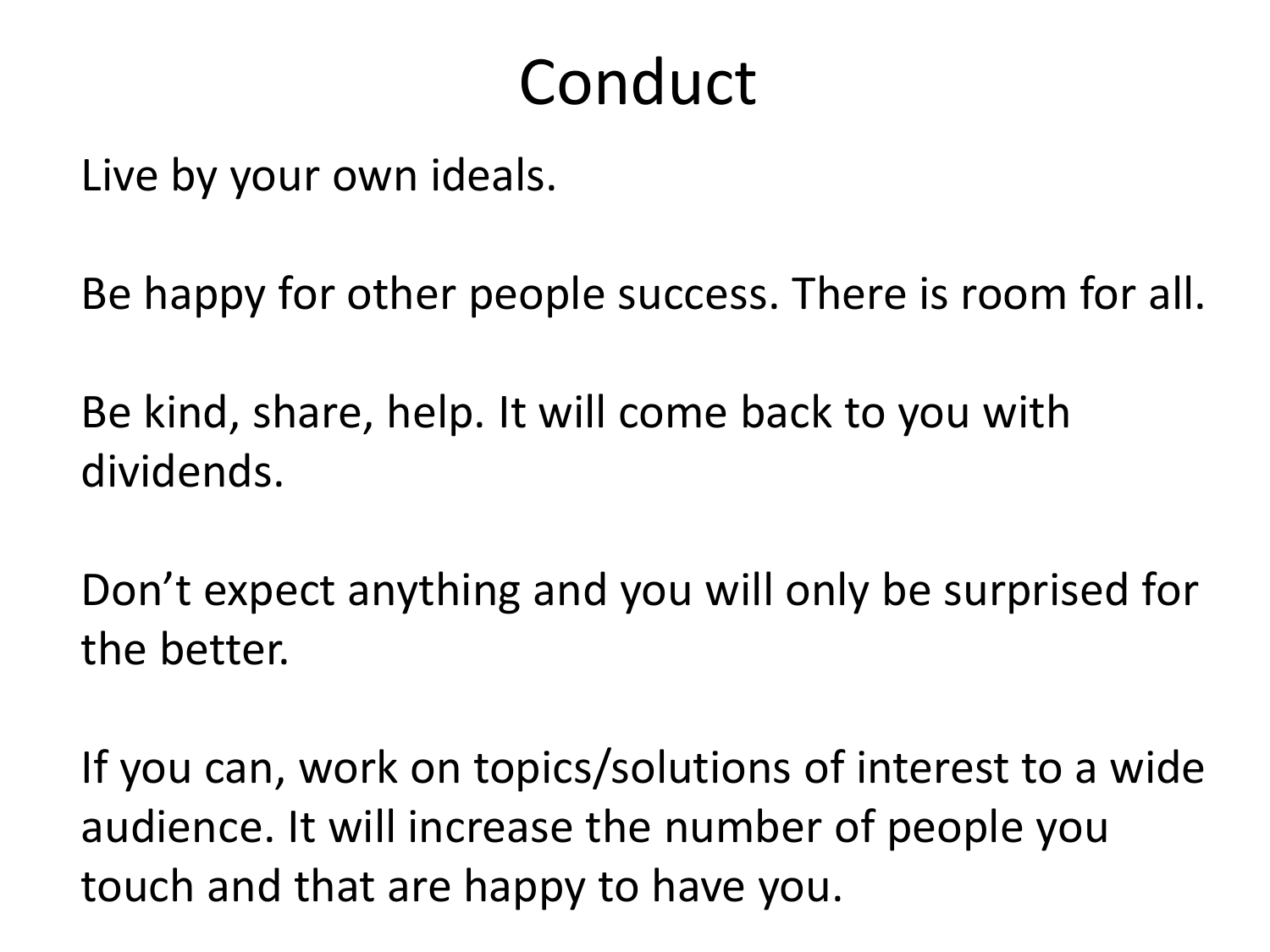# Conduct (continued)

It is a small community. Whatever you say or do is being noticed.

Don't say anything about anyone you are not willing to say to their face. It is likely to come back and bite you.

Don't pretend/fake/lie. It is hard to remember those…

Learn to say NO. Better to dance well in a few weddings than limp in many.

Give people the benefit of the doubt (until you can't).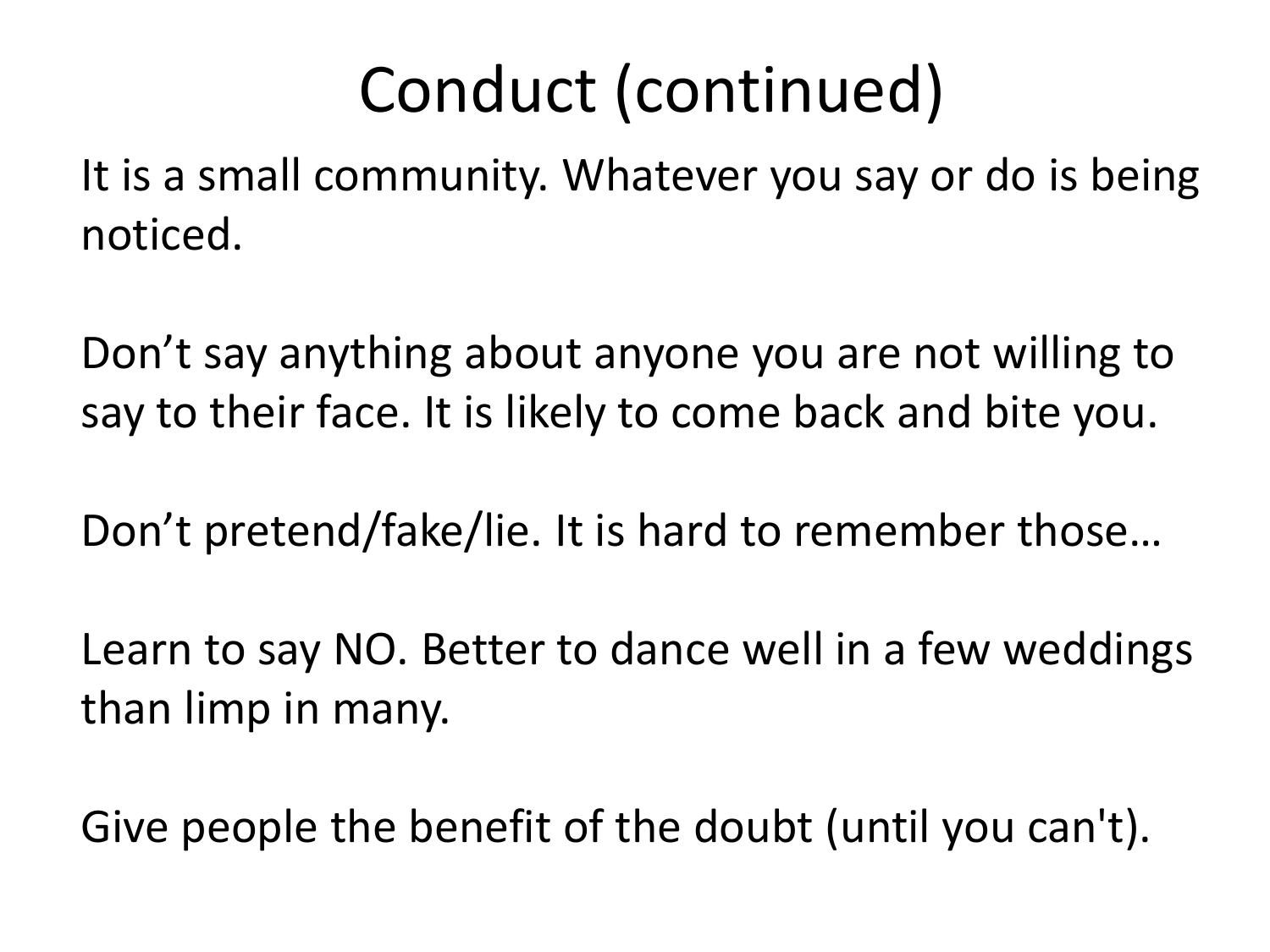# Conduct (continued)

If a colleague does something you don't agree with, consider that they are coming from a different place than you. Try to figure it out before judging.

Be frugal with grant money (but remember not to be penny wise and pound foolish). If you cannot mentally explain to your neighbor an expenditure, you probably shouldn't do it (it is his money your are spending).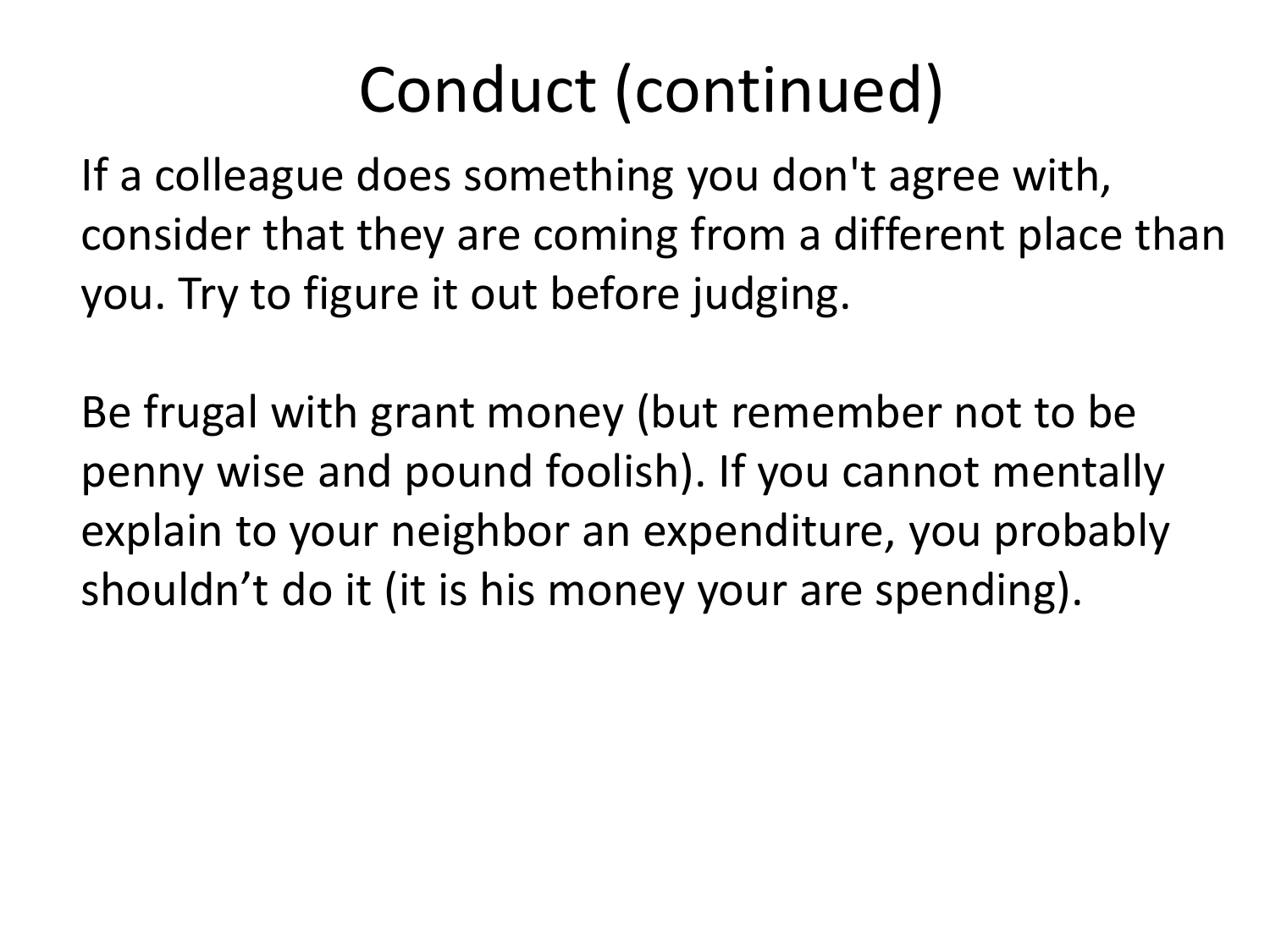## Share

Have your work available to all and free of charge (remember your neighbor has paid for it). This should include only materials you feel comfortable about sharing.

Don't worry about copyrights when you do not derive any direct financial profit from sharing.

Google + 1 click should be all it takes to access your work. The likelihood it will be accessed goes down exponentially with the number of clicks.

Sharing = many paper by people doing the work you don't have time for.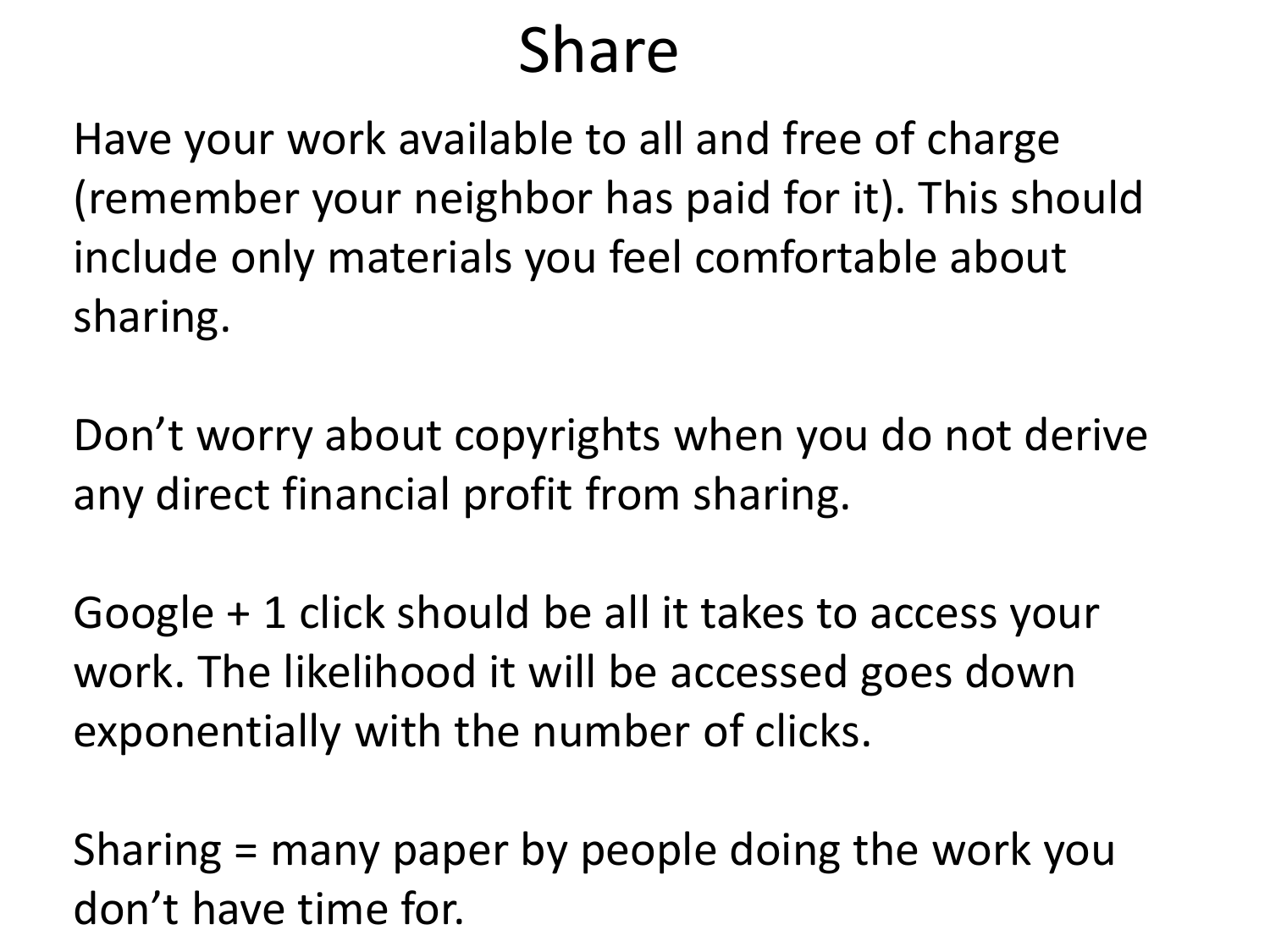# Share (Matt Mazloff)

Never let your fear of looking naive or stupid stop you from asking questions. We should always strive to better ourselves .

Never hesitate to call out your peers if you have constructive criticism to offer. They will appreciate the help.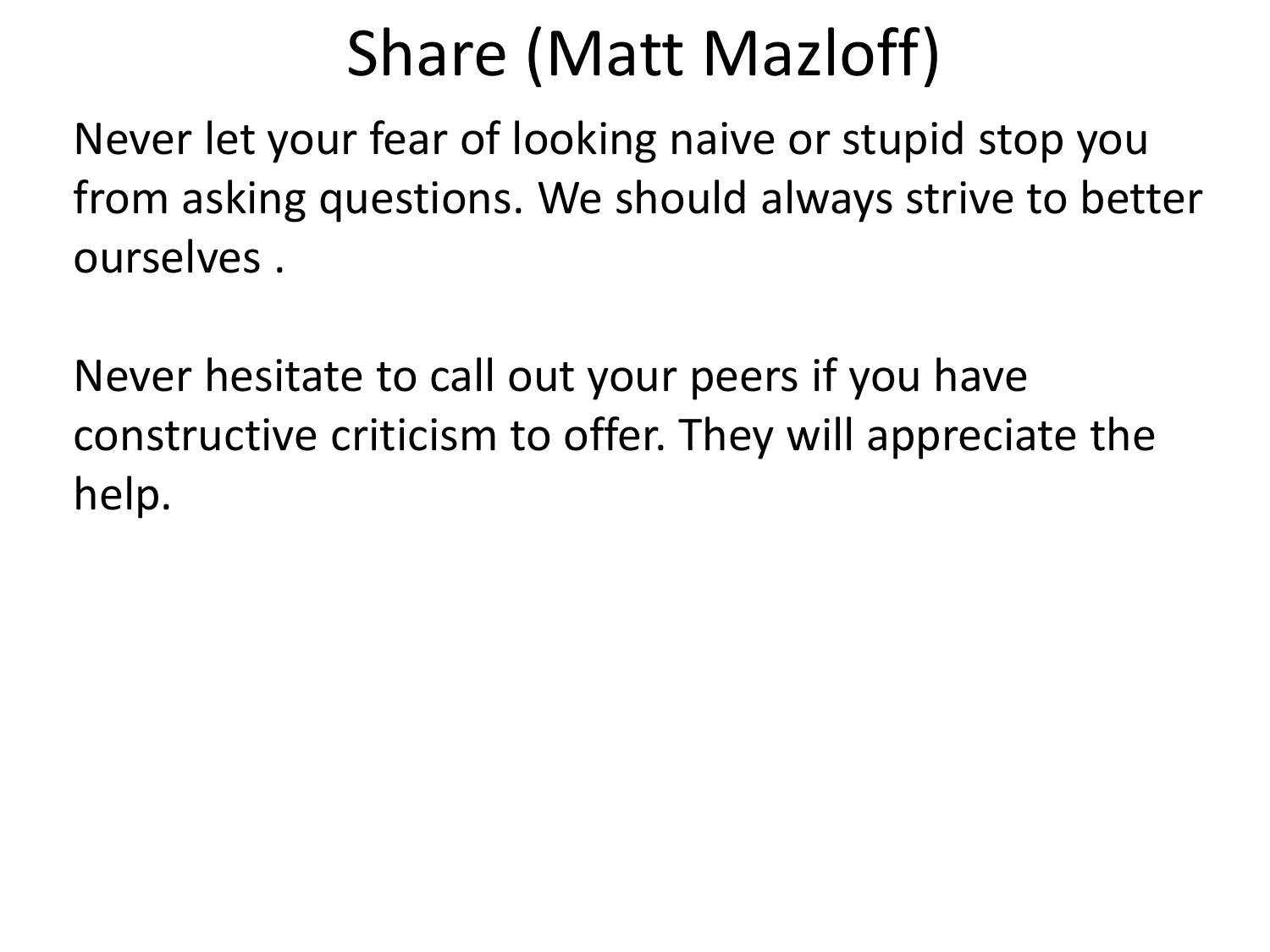## Work hard

You have the privilege to have a job that can be very fun and take you to some of the most amazing places on Earth. You don't want anybody think it was a waste.

No matter how fast you are, you cannot accomplish much w/o working hard.

Remember to take breaks, play and clear your mind. Some ideas do not appear while you stare at a computer screen all day.

Be reactive. Don't let people wait for your response. They will choose to work with those that respond.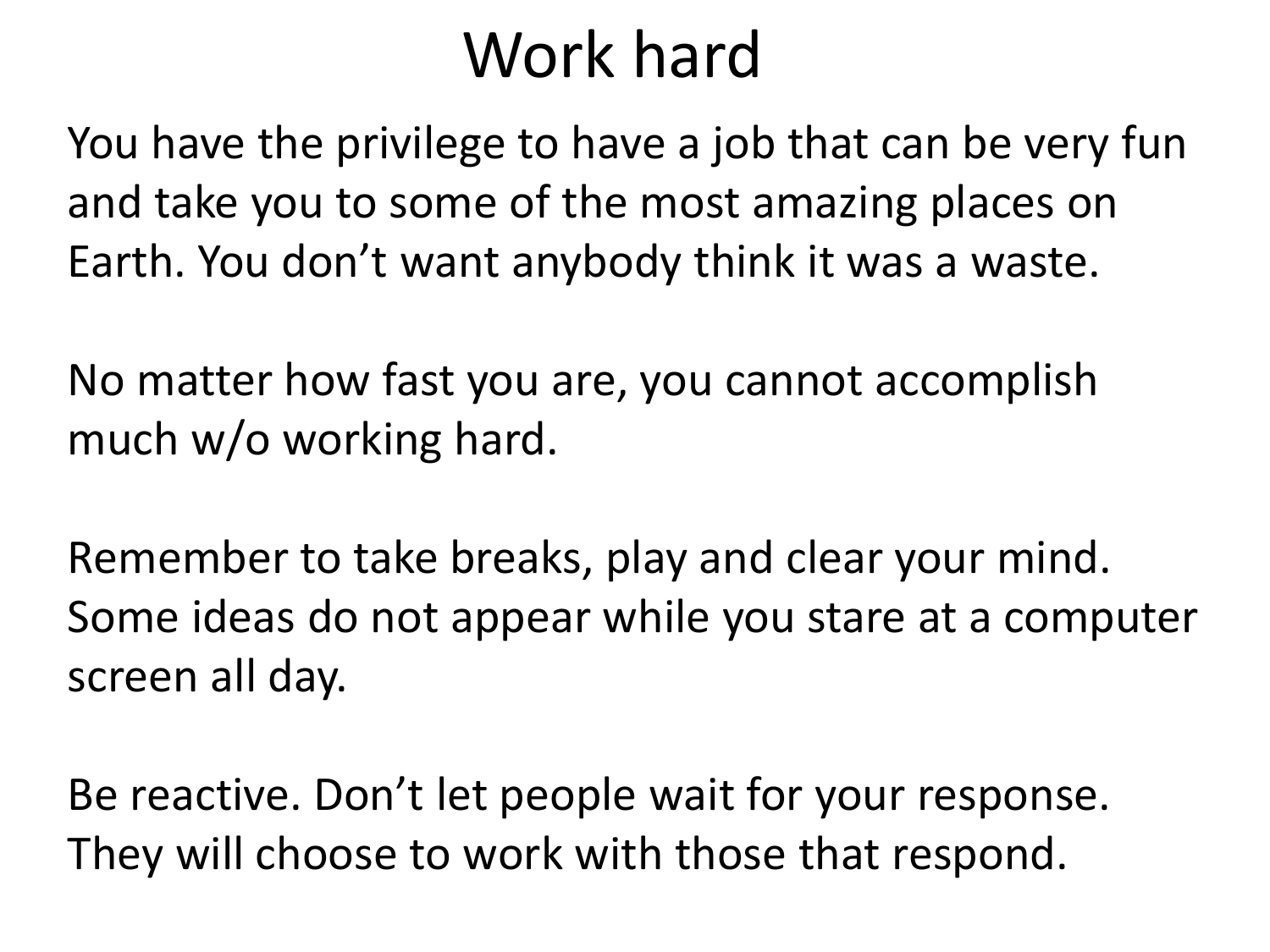## Follow your heart

When you do what you love, you will spend much time doing it (did I say work hard?).

When you do what you love, you will learn to do it well.

When you do what you love, it shows.

When you do what you love, your are happy. People are attracted to happy people.

When you do what you love, you will no regrets if things don't work out.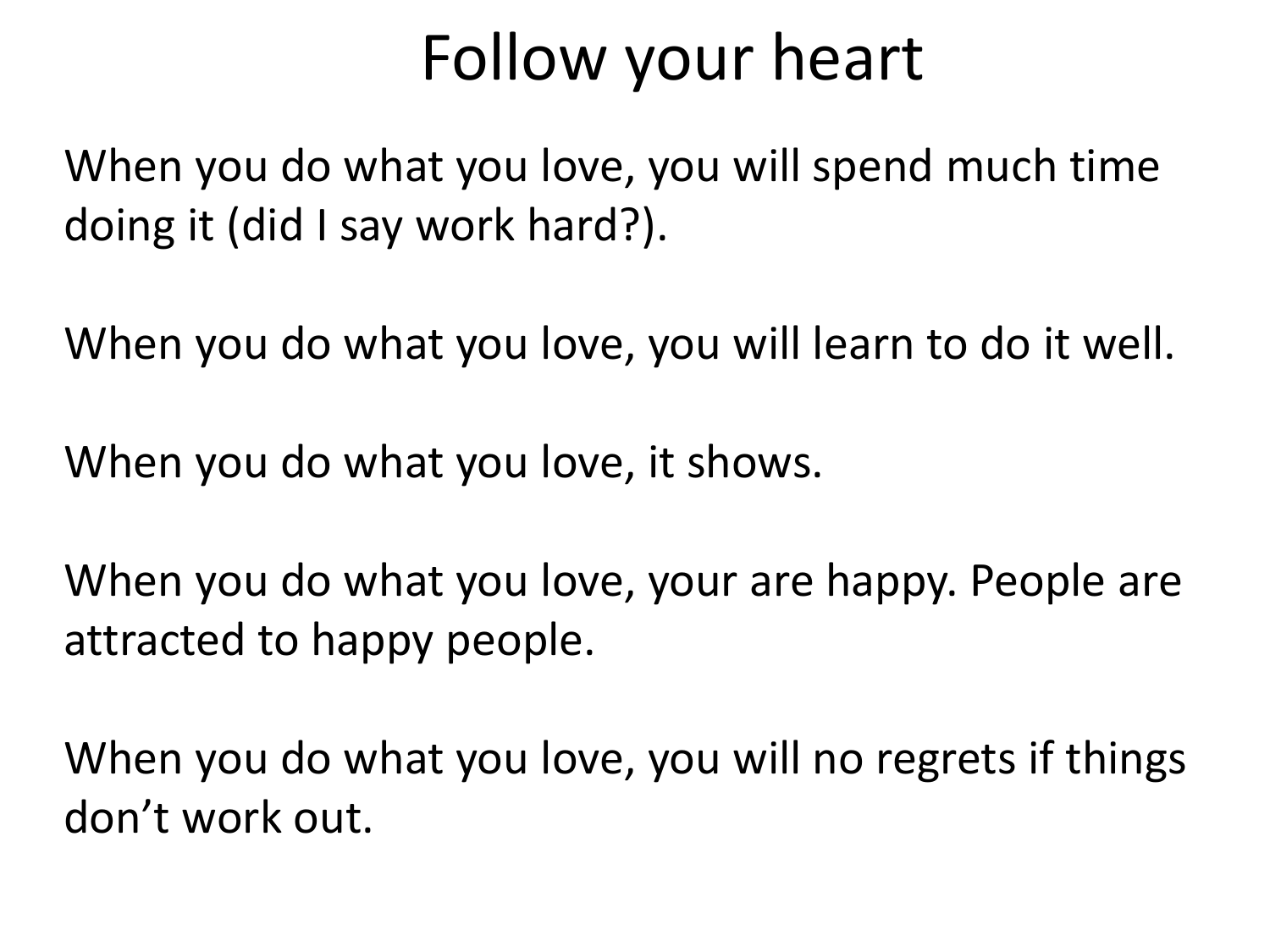#### Data

"Dealing" with data that does not fit your model.

Beware of hidden bias. We tend to treat data that fits our hypothesis differently from those that does not.

Data is 'sacred'. You do not remove data unless you are 110% convinced it is wrong and that you performed the same tests on ALL the data.

Use robust techniques to allow you to use all the data w/o it affecting your regression model too much (e.g. use absolute value rather the leasts-squares).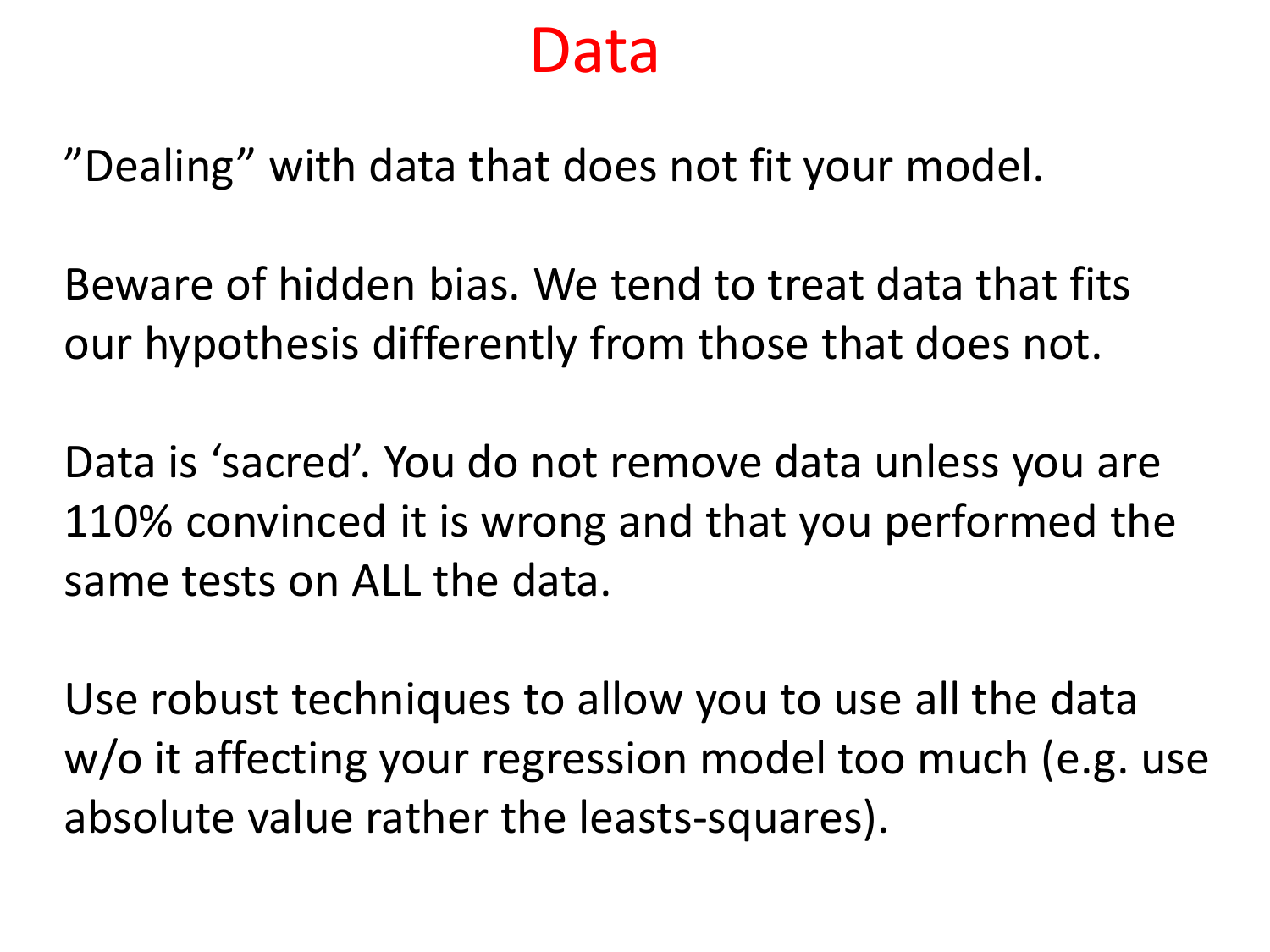#### **Output**

Papers – An extremely important product of our work.

When should you decide the content is sufficient?

What journal should you send your paper to?

Interaction with reviewers – your best friend! The last to see your work before it goes public. It is a collaboration.

Papers – not the only product! (in our field: courses, codes, protocols, instruments, Apps are all appreciated).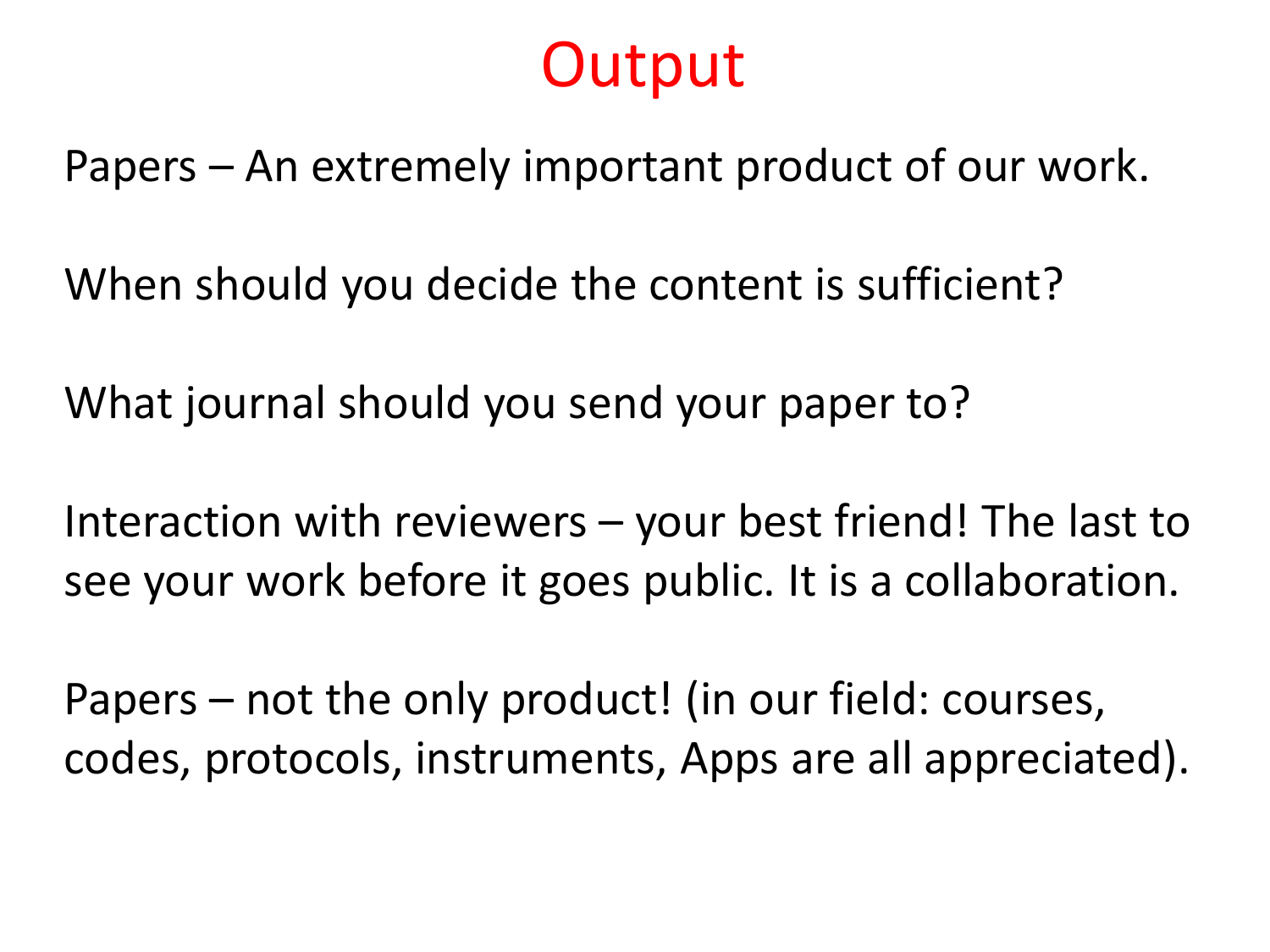## Other important topics

Advisor – student relationship.

The tyranny of the numbers (h-factor, journal impact factors, etc').

The need to fight for *diversity* in:

- Experiences backgrounds, cultures.
- Approaches lab, field, theory. Top-down vs. bottom up. Empirical vs. theoretical.
- Single vs. multi-authors.
- Reviews vs. original work.
- Large output vs. low output.
- Variety of contributions.